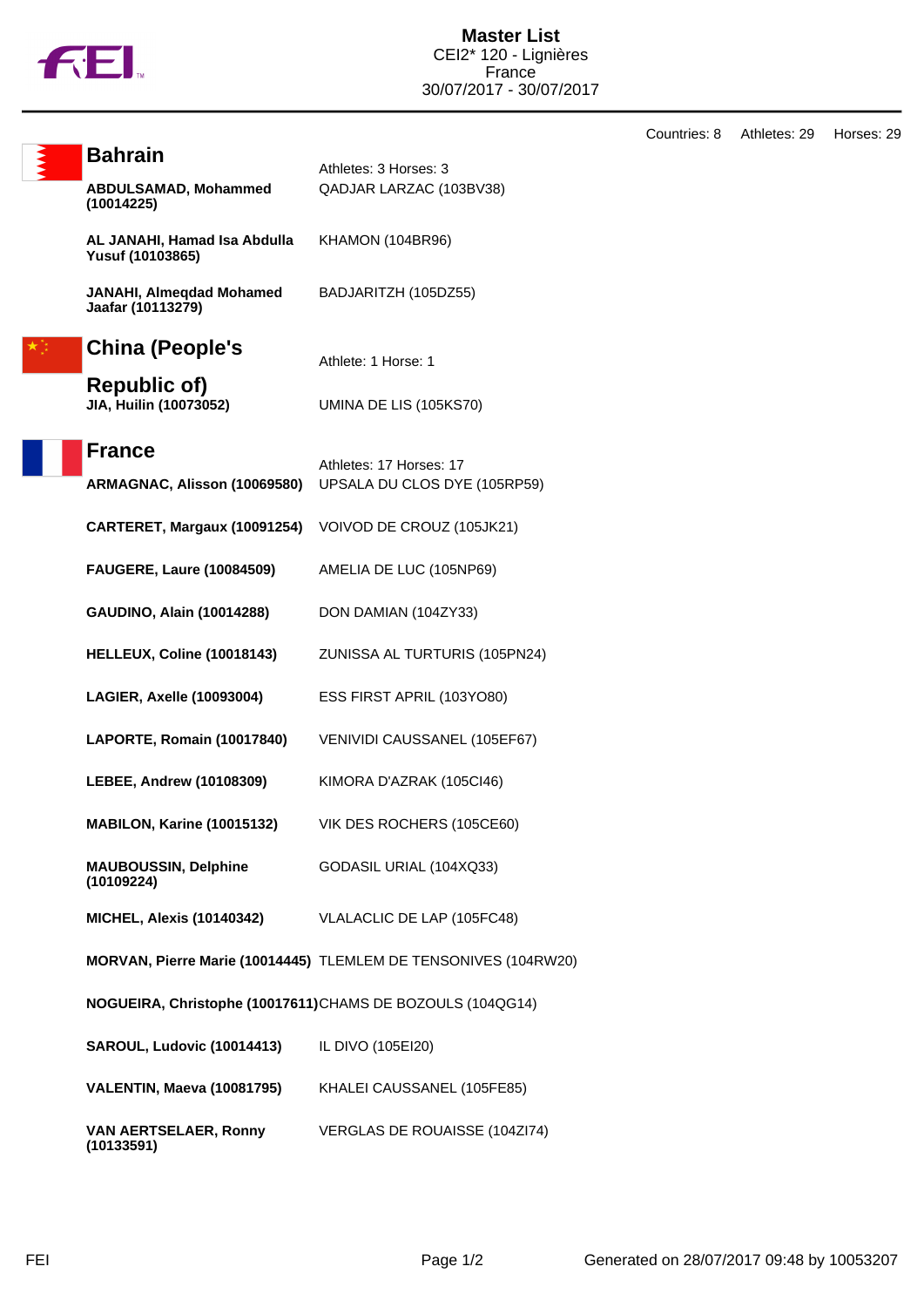|          | AEI.                                                | <b>Master List</b><br>CEI2* 120 - Lignières<br>France<br>30/07/2017 - 30/07/2017 |
|----------|-----------------------------------------------------|----------------------------------------------------------------------------------|
|          | <b>VIAL, Marine (10093714)</b>                      | JORFIGA DE BOZOULS (105QO96)                                                     |
|          | <b>Germany</b><br><b>ARNOLD, Sabrina (10013909)</b> | Athlete: 1 Horse: 1<br>ALIA DE LANDAS (105QU48)                                  |
|          | Oman<br>AL FARSI, Hussain Ali Talib<br>(10110965)   | Athletes: 2 Horses: 2<br>RAFALE DE LA FAGEOLE (103KA06)                          |
|          | AL SIYABI, Abdullah Said Salim<br>(10035633)        | SAHL (104VO12)                                                                   |
| الالاعرا | Saudi Arabia (Kingdom                               | Athlete: 1 Horse: 1                                                              |
|          | of)<br><b>TAHER, Tarek (10015272)</b>               | TSAGAN NOUR (105EO75)                                                            |
|          | <b>Spain</b><br><b>ROMA PUIG, Josep (10042765)</b>  | Athletes: 2 Horses: 2<br>SISYLIA (105IR89)                                       |
|          | <b>TAPIAS PUIG, Josep (10034199)</b>                | <b>BARON (104VR56)</b>                                                           |
|          | <b>Switzerland</b><br>METTLER, Susanne (10071853)   | Athletes: 2 Horses: 2<br>KOHEILAN ZICCER (102YE36)                               |

**VON FELTEN, Gabriela (10054820)** MAGDAN RADJA (103PH07)